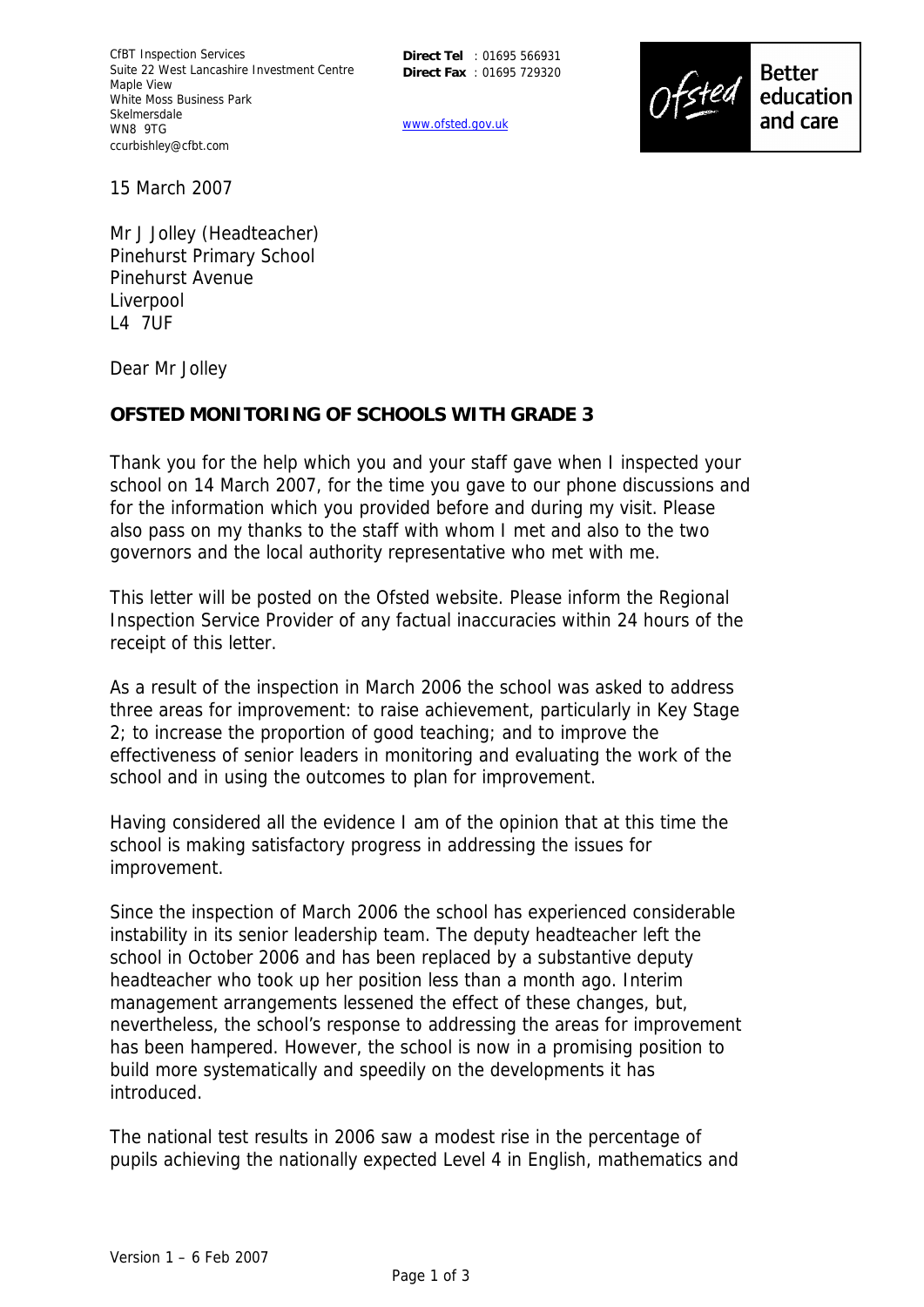

science. However, there was a drop in the proportion of pupils gaining Level 5 results. The school's recently introduced tracking system and teachers' assessments suggest that pupils are on target to surpass last year's results in English at Level 4 and to reach the school's target. Predictions also indicate more pupils will reach Level 5 in reading but that the school may not reach its target for Level 5 in writing. In mathematics the school's data shows that the proportion of pupils likely to achieve Level 4 and Level 5 should increase from last year but that the school's targets for these levels may not be achieved. The data suggests that not enough pupils in Year 2 are on track to enable the school to achieve its target of Level 2+ in reading and writing, although the target should be surpassed in mathematics. Training received by teachers and teaching assistants has improved the effectiveness of programmes targeted at particular groups of pupils: they are making better progress as a result of the school's intervention strategies. Observations during the visit show that pupils are making generally good progress in their lessons as a result of more consistently good teaching.

The impact of work to improve the quality of teaching is beginning to emerge. Teaching observed was of good quality overall and accurately reflected the judgements of the senior leadership team. The behaviour and attitudes of the pupils are at least good and sometimes outstanding and enables them to be receptive to the learning opportunities presented. The school has improved its resources for learning. For example, new interactive white boards are used well to enliven learning. The school has taken soundings from pupils who indicate that many lessons are more interesting and motivating as a result. Training for staff is impacting positively on learning, notably mind friendly learning approaches. Subject coordinators have benefited from networking with teachers from other schools and the products of some of these associations have been successfully introduced into teaching programmes. Interventions with less able pupils are proving effective and setting arrangements in Year 6 help the school appropriately match work to the needs of these pupils. However, the school's work with the more able pupils generally is not systematically planned and is therefore not fully capitalised upon.

Arrangements to improve the effectiveness of monitoring and evaluation by senior managers are at an early stage of development. The deputy headteacher has settled into her role quickly and is already making a valuable contribution to the senior leadership team. Senior leaders are undertaking a programme of professional development to improve and systematise their monitoring and evaluation procedures. Similar training is to be given to the whole staff team. Monitoring of lessons by senior managers does identify strengths and weaknesses. However, the omission of clear judgments on the quality of teaching limits their usefulness as a management tool. The school improvement plan is underpinned by action plans for all subjects and other aspects of the school. However, planned outcomes fail to measure progress sufficiently in terms of raised attainment and improvements to the quality of